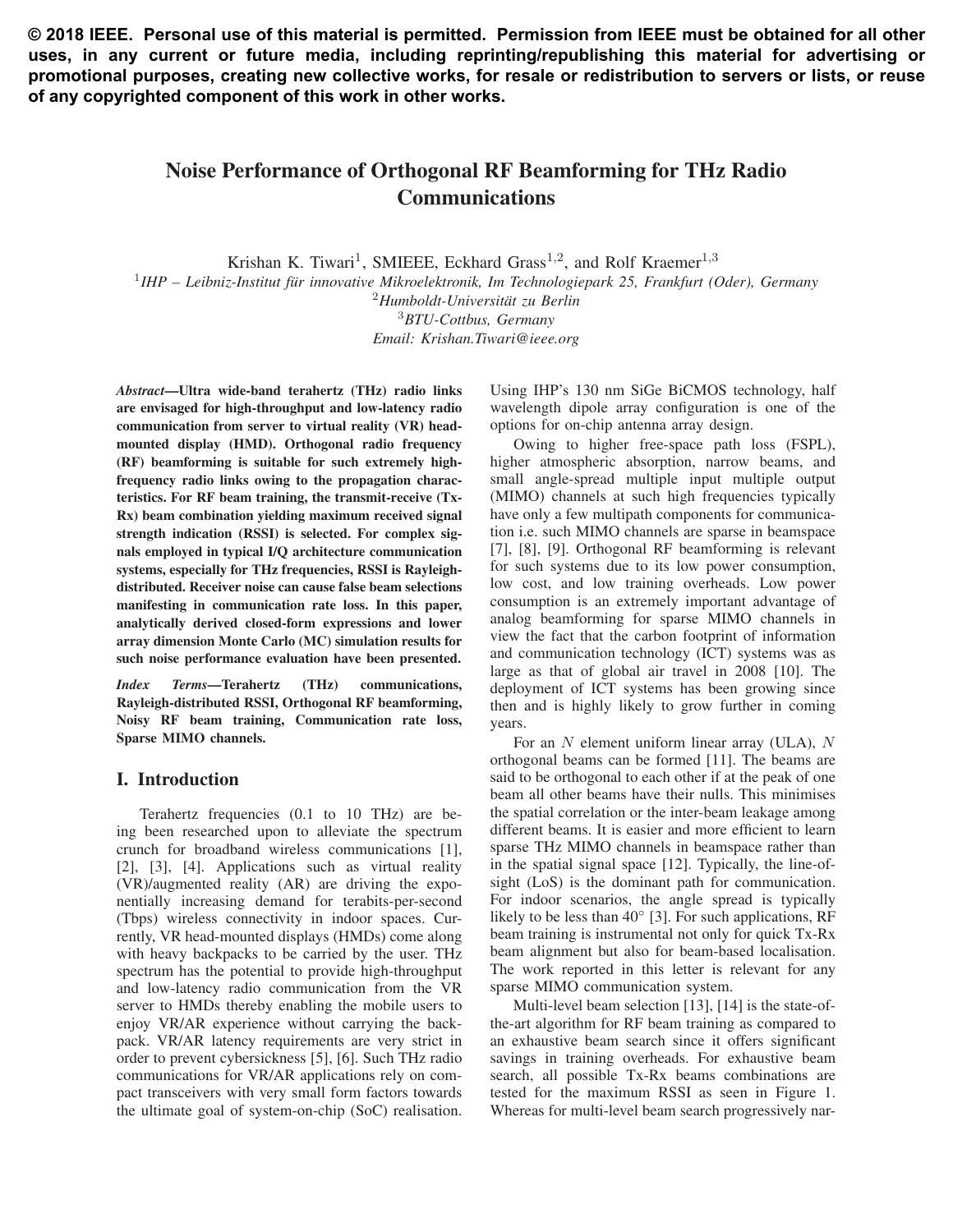

Figure 1. Illustration of Exhaustive RF beam search.

rower beams are used in multiple levels of beam training to search the best RSSI Tx-Rx beam combination only for the angular sector identified by the preceding level beam search as illustrated for only two levels at Tx in Figure 2 [13], [14]. Multi-level beam search is also known as hierarchical beam search or tree-based beam search.

The additive white Gaussian noise (AWGN) in the receiver can cause RSSI to be greater for a false beam combination as compared to the correct beam combination corresponding to actual multi-path component (MPC). Such false beam selections owing to receiver AWGN cause communication loss. Communication loss analysis in [12] assumed Gaussian distribution for RSSI. For complex Gaussian signals, as is commonly the case for I/Q i.e. quadrature receiver architecture, the beam selection is done on the basis of Rayleighdistributed RSSI.

In context of such Rayleigh-distributed RSSI, this paper presents analytical derivations for the probability of correct beam training in presence of independent and identically distributed (i.i.d.) complex AWGN noise and mean communication rates on account of false beam selections for both exhaustive and multi-level RF beam-search techniques using orthogonal analog RF or intermediate frequency (IF) beamforming codebooks. The analog phase shifting can be implement either at the final RF level or IF level or the local oscillator (LO) level. The presented results hold good for any of these implementations. Preliminary Monte Carlo (MC) simulation results validating the analytically derived closed-form expressions have also been presented.

The rest of the paper is organised as follows: Section II describes the system model, Section III specifies the problem statement, Section IV presents analytical derivations of closed-form expressions for the noise performances of the two RF beam-search algorithms, Section V presents Matlab simulation results, and Section VI summarises and concludes the paper.

The following notations have been used:  $X$  is a matrix, x is a vector, x is a scalar,  $C^N$  is N



Figure 2. Illustration of Multi-level RF beam search [13], [14].

dimensional complex space, ∼ denotes "distributed as",  $x \sim \mathcal{N}(0, \sigma^2)$  is a complex Gaussian random variable with zero mean and  $\sigma^2$  as its variance, E[.] is expectation operation,  $||x||_2$  is 2-norm of vector *x*, |x| is magnitude of scalar  $x$ ,  $[\cdot]^*$  is conjugate transpose, and  $[\cdot]^T$  is transpose.

# II. System Model

We consider the scenario depicted in Figure 3. Let the transmitter and receiver have  $N_{TX}$  and  $N_{RX}$ antennas, respectively. We consider the beam training for one data-stream only and hence one RF chain each at the transmitter and the receiver. We assume narrowband block fading channel model. Orthogonal frequency division multiplexing (OFDM) can be used to convert broadband multi-tap channel to single-tap subchannels. Let  $s \sim \mathcal{N}(0, \sigma_s^2)$  and  $n \sim \mathcal{N}(0, \sigma_n^2)$  be the transmitted signal for maximum mutual information transmitted signal for maximum mutual information and the receiver thermal AWGN noise, respectively. The  $N_{TX} \times 1$  radiated signal vector x is given by equation (1),

$$
\mathbf{x} = \mathbf{f}(\theta)s,\tag{1}
$$

where  $f(\theta)$  is the transmit analog RF beamforming vector for angle of departure (AoD)  $\theta$ . We consider orthogonal RF beamforming codebooks at transmitter as well as receiver. Orthogonal RF beamforming codebooks need only phase-shifts for beam steering and the aperture distribution is not changed [11]. This facilitates realisations using analog RF phase shifters with a constant modulus constraint as amplitude-control is not needed. Orthogonal beamforming codebooks have the advantage that they can be specified by a single parameter viz. the steering angle [11], [12]. For simplicity, the uniform linear array (ULA) has been considered at both transmitter and receiver. For steering the beam main response axis (MRA) to the direction  $\theta$ , the RF beamforming vector for an N element ULA is given by equation (2),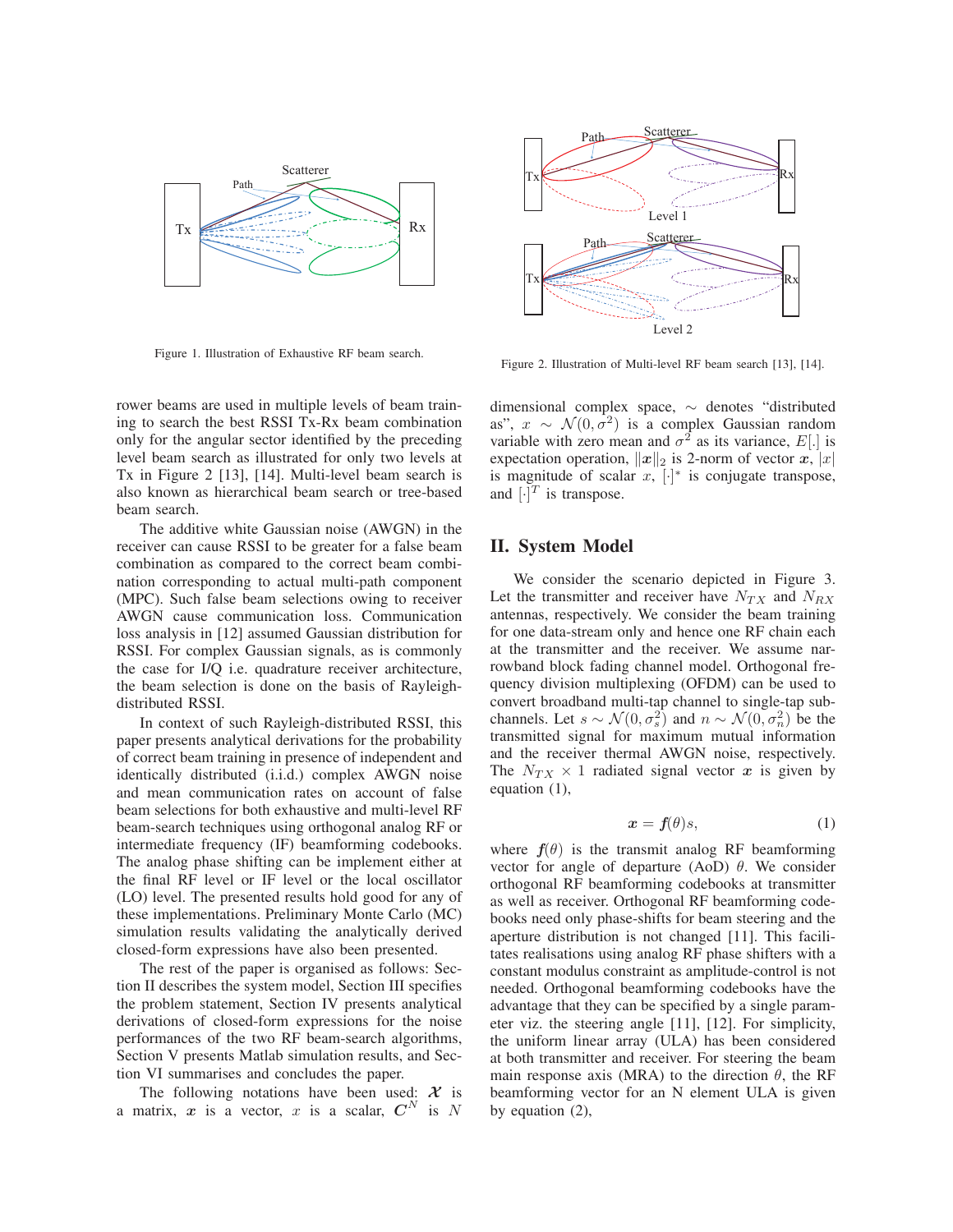

Figure 3. Tx-Rx System Model for Analog RF beamforming

$$
\mathbf{f}(\theta) = [1; e^{-j\frac{2\pi}{\lambda}d\sin(\theta)}, \dots; e^{-j(N-1)\frac{2\pi}{\lambda}d\sin(\theta)}]/\sqrt{N}.
$$
\n(2)

As seen in equation (2), entries of transmit beamforming codebook *F* are normalised such that  $|[\mathcal{F}]_{m,n}|^2 = N_{TX}^{-1}$ , where  $[\mathcal{F}]_{m,n}$  indicates entry corresponding to the  $m^{th}$  row and  $n^{th}$  column of the RF precoder matrix  $\mathcal{F}$  having dimensions  $N_{TX} \times N_{TX}$ [12]. N orthogonal beams can be formed with an  $N$ element ULA. The MRAs in u-space corresponding to these  $N$  orthogonal beams are obtained by equations (3) and (4) for even and odd values of  $N$  respectively, where  $u_n = \sin(\theta_n)$  [11].

$$
u_n = -1 + n\frac{2}{N}, \ n = 0, 1, ..., N - 1
$$
 (3)

$$
u_n = -1 + \frac{1}{N} + n\frac{2}{N}, \ n = 0, 1, ..., N - 1 \quad (4)
$$

For orthogonal beamforming with ULAs, the transmit and receive RF beamforming codebooks *F* and *W* are unitary discrete Fourier transform (DFT) / Butler matrices as in equations (5) and (6), respectively.

$$
\mathcal{F}\mathcal{F}^* = \mathcal{F}^*\mathcal{F} = I_{N_{TX}} \tag{5}
$$

$$
WW^* = W^*W = I_{N_{RX}} \tag{6}
$$

Under ideal conditions i.e. in the absence of receiver AWGN noise, the received signal  $y$  at the output of the receiver RF chain is given by equation (7),

$$
y = \boldsymbol{w}(\phi) \boldsymbol{H} \boldsymbol{f}(\theta) s,\tag{7}
$$

where  $w(\phi)$  is the receiver RF beamforming / combining vector of size  $N_{RX} \times 1$  for angle of arrival (AoA)  $\phi$ . We assume channel matrix  $H$  to be of rank one due to single MPC.

## III. Problem Statement

Due to the orthogonality of beams, ideally the receiver output should be zero for incorrect beam combinations. RSSI should be largest for the correct Tx-Rx beam combination corresponding to the available MPC in which case the desired signal power will be detected at the receiver output. Maximum RSSI occures when  $w(\phi)$  and  $f(\theta)$  point along the available MPC angle of arrival (AoA)  $\phi_r$  and angle of departure (AoD)  $\theta_t$ , respectively. In such cases, maximum beamforming gain  $G = N_{TX} \times N_{RX}$  will be realised. If there are angular offsets, scalloping loss [15] will be observed. For analytical simplicity and without the loss of generality, we assume the former condition such that the combined beamforming gain (G) is equal to  $N_{RX} \times N_{TX}$ .

In practical conditions, the thermal noise will be present in the receiver. Due to the receiver AWGN noise, the receiver output of equation (7) gets modified as in equation (8),

$$
r = y + n = \mathbf{w}(\phi) \mathbf{H} \mathbf{f}(\theta) s + n. \tag{8}
$$

The transmit and receive beams are selected for the largest RSSI  $q = |r|$  as in equations (9) and (10), respectively.

$$
\theta_t = \underset{\theta}{\text{argmax}} \ q \tag{9}
$$

$$
\phi_r = \underset{\phi}{\text{argmax}} \ q \tag{10}
$$

The signal-to-noise ratio  $(SNR)$  at the receiver is given as  $\overline{SNR} = \sigma_s^2/\sigma_n^2$ . The noise may cause the RSSI to be larger for Tx-Rx beam combination not RSSI to be larger for Tx-Rx beam combination not corresponding to the actual MPC. These events of false beam selections cause communication rate loss. It is of practical significance to quatify such communication rate loss for both exhaustive and multi-level beam search techniques.

## IV. Analytical Derivations

We derive closed-form expressions for the Exhaustive beam search first in subsection IV.I and then for the Hierarchical beam search in subsection IV.II.

#### IV.1. Exhaustive Beam Search

Since the noise is i.i.d., the probability of the correct beam training by selecting correct Tx-Rx beam combination, from  $N_{TX} \times N_{RX}$  possible beam combinations, corresponding to the MPC of the channel such that RSSI  $q$  is maximised can be given by the product of probabilities for  $(N_{TX} \times N_{RX}) - 1$  pairwise correct beam selections. The problem thus reduces to a twodimensional scenario.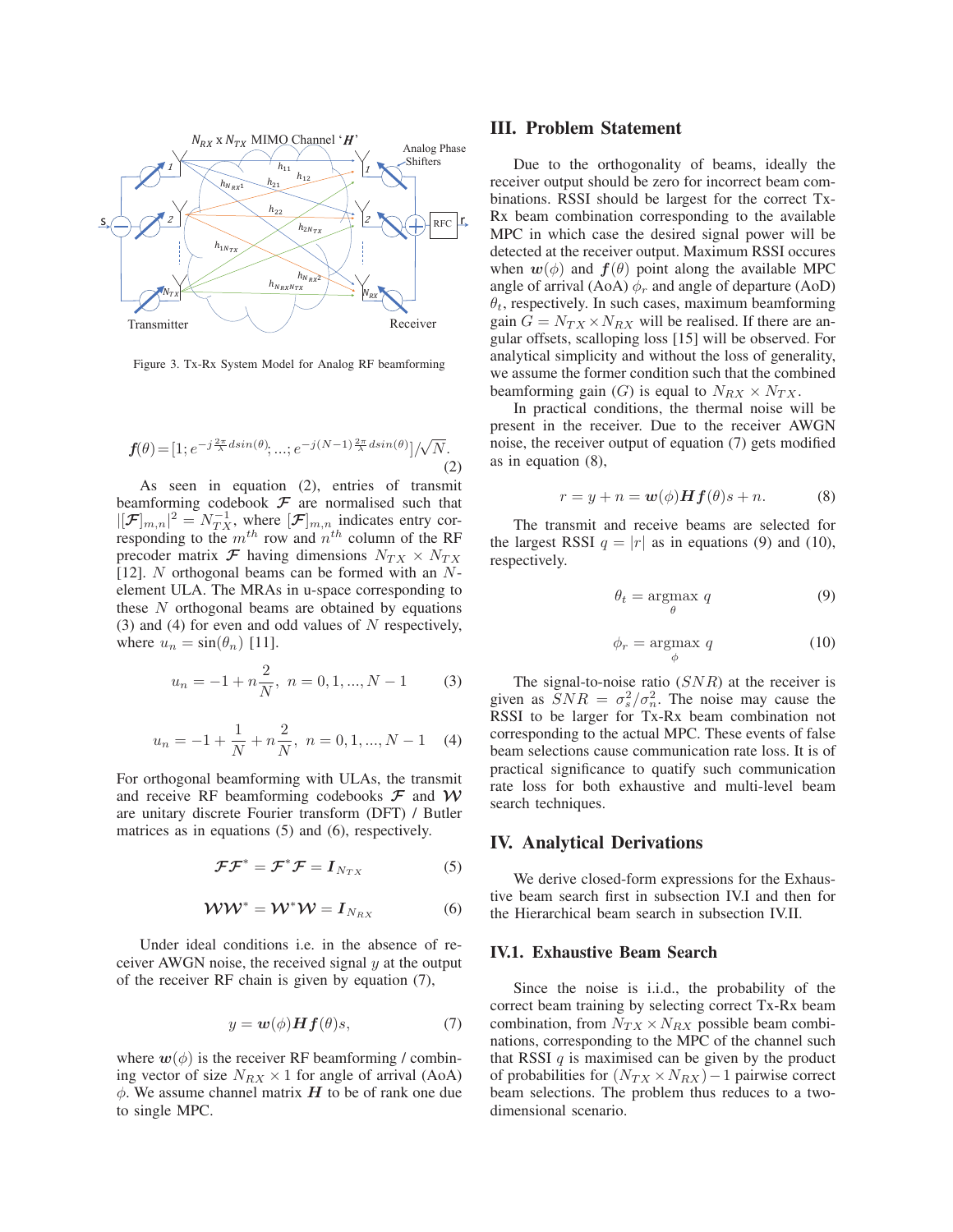We ignore FSPL and other attenuations for the notational simplicity of this statistical analysis. Thus, for correct beam selection, receiver output signal  $r \sim$  $\mathcal{N}(0, \sigma_r^2 = G \times \sigma_s^2 + \sigma_n^2)$  which contains both the desired signal and the noise  $G = N_{\text{RV}} \times N_{\text{RV}}$  is desired signal and the noise,  $G = N_{RX} \times N_{TX}$  is the total beamforming gain. So, for the correct beam selection,  $C = |r|$  is Rayleigh-distributed with its probability density function (pdf) given by equation (11),

$$
f_C(c) = \frac{c}{\sigma_r^2} e^{-c^2/2\sigma_r^2}.
$$
 (11)

For false beam selections, receiver output  $r_w \sim$  $\mathcal{N}(0, \sigma_n^2)$  with unitary beamforming codebooks.  $\tilde{W} =$ <br> $|x|$  is Rayleigh-distributed with its ndf given by equa- $|r_w|$  is Rayleigh-distributed with its pdf given by equation (12),

$$
f_W(w) = \frac{w}{\sigma_n^2} e^{-w^2/2\sigma_n^2}.
$$
 (12)

The bivariate probability density function for the two independent random variables  $C$  and  $W$  is given by equation (13),

$$
f_{C,W}(c,w) = f_C(c) f_W(w)
$$
  
= 
$$
\frac{cw}{\sigma_r^2 \sigma_n^2} e^{-c^2/2\sigma_r^2} e^{-w^2/2\sigma_n^2}.
$$
 (13)

Going by the single-shot measurement principle due to rapidly changing channel, we take only one random sample c and w each from  $C$  and  $W$ , respectively. The probability of  $c > w$  is given by equation (14),

$$
P(c > w) = \int_0^{\infty} \int_0^c f_{C,W}(c, w) \ dw \ dc
$$
  
= 
$$
\int_0^{\infty} \frac{c}{\sigma_r^2} e^{-c^2/2\sigma_r^2} \int_0^c \frac{w}{\sigma_n^2} e^{-w^2/2\sigma_n^2} \ dw \ dc
$$
  
= 
$$
\int_0^{\infty} \frac{c}{\sigma_r^2} e^{-c^2/2\sigma_r^2} \mathcal{A} \ dc, \quad (14)
$$

where  $A$  is given by equation (15),

$$
\mathcal{A} = \int_0^c \frac{w}{\sigma_n^2} e^{-w^2/2\sigma_n^2} dw = 1 - e^{-c^2/2\sigma_n^2}.
$$
 (15)

Substituting equation (15) in equation (14) gives equation (16),

$$
P(c > w) = \int_0^{\infty} \frac{c}{\sigma_r^2} e^{-c^2/2\sigma_r^2} (1 - e^{-c^2/2\sigma_n^2}) dc
$$
  
=  $1 - \frac{\sigma_n^2}{\sigma_r^2 + \sigma_n^2} = 1 - \frac{\sigma_n^2}{G \times \sigma_s^2 + 2\sigma_n^2}$   
=  $1 - \frac{1}{G \times \sigma_s^2/\sigma_n^2 + 2} = 1 - \frac{1}{2 + G \times SNR}$ , (16)

where  $SNR = \sigma_s^2 / \sigma_n^2$ .

 $P(c > w)$  of equation (16) gives the probability of correct beam training for only two beam combinations. We noted earlier that for  $N_{TX} \times N_{RX}$  beam combinations, the probability of overall correct beam training is given by the product of  $N_{TX} \times N_{RX} - 1$  pairwise correct beam selections due to their independence. So, the probability of overall correct beam training  $P_{\text{cbt}}$  is given by equation (17),

$$
P_{cbt} = \left[1 - \frac{1}{2 + G \times SNR}\right]^N, \qquad (17)
$$

where  $N = G - 1$ .

The mean communication rate  $\overline{R}$  (bps/Hz) for noisy beam training is given by equation (18) ,

$$
\overline{R} = P_{cbt} R, \qquad (18)
$$

where  $R = \log_2(1 + G \times SNR)$  is the communication rate with ideal beam training i.e. without any false beam selections due to receiver noise.

The above derivation assumed that there is only one MPC which corresponds to a correct pair of Tx-Rx beams. For more than one MPC, the beam combination yielding maximum RSSI will be given to the first stream/MPC. While doing the beam training for the first MPC/data-stream, remaining MPCs' RSSIs will also be Rayleigh-distributed but with higher power as compared to the beam combinations which have no MPC and give only the receiver noise at the output. Thus, the analysis holds good for multi-MPC scenarios as well with only trivial difference that due to higher variance for a few other beam combinations, the probability of correct beam training will be lower for the initial MPC as compared to the single MPC scenario. For THz communications, the first-order and secondorder reflected MPCs are typically 5-10 dB and more than 15 dB weaker than the LoS MPC, respectively [3], [4]. Since less number of beam combinations will be tested for subsequently trained MPCs/data-streams, chances of false beam selections will be lower for subsequent beam selections due to reduced exponent in equation (17).

#### IV.2. Multi-level Beam Search

For multi-level beam search, let  $k$  be the number of beam-search levels both at the transmitter and the receiver for simplicity. For given  $N_{TX}$  and  $N_{RX}$ , k should be chosen such that it is an integer as it is the number of levels for the hierarchical beam search. For the first level, all possible combinations of  $b_t$ transmit beams and  $b_r$  receive beams will be tested for maximum RSSI i.e.  $k_1 = b_t \times b_r - 1$  beam-combination pairs will be tested where  $b_t$  and  $b_r$  are  $k^{th}$  roots of  $N_{TX}$  and  $N_{RX}$ , respectively. If transmitter and receiver employ different numbers of beam-search levels, say  $k_t$  and  $k_r$ , respectively, then  $b_t$  and  $b_r$  will be  $k_t^{th}$  and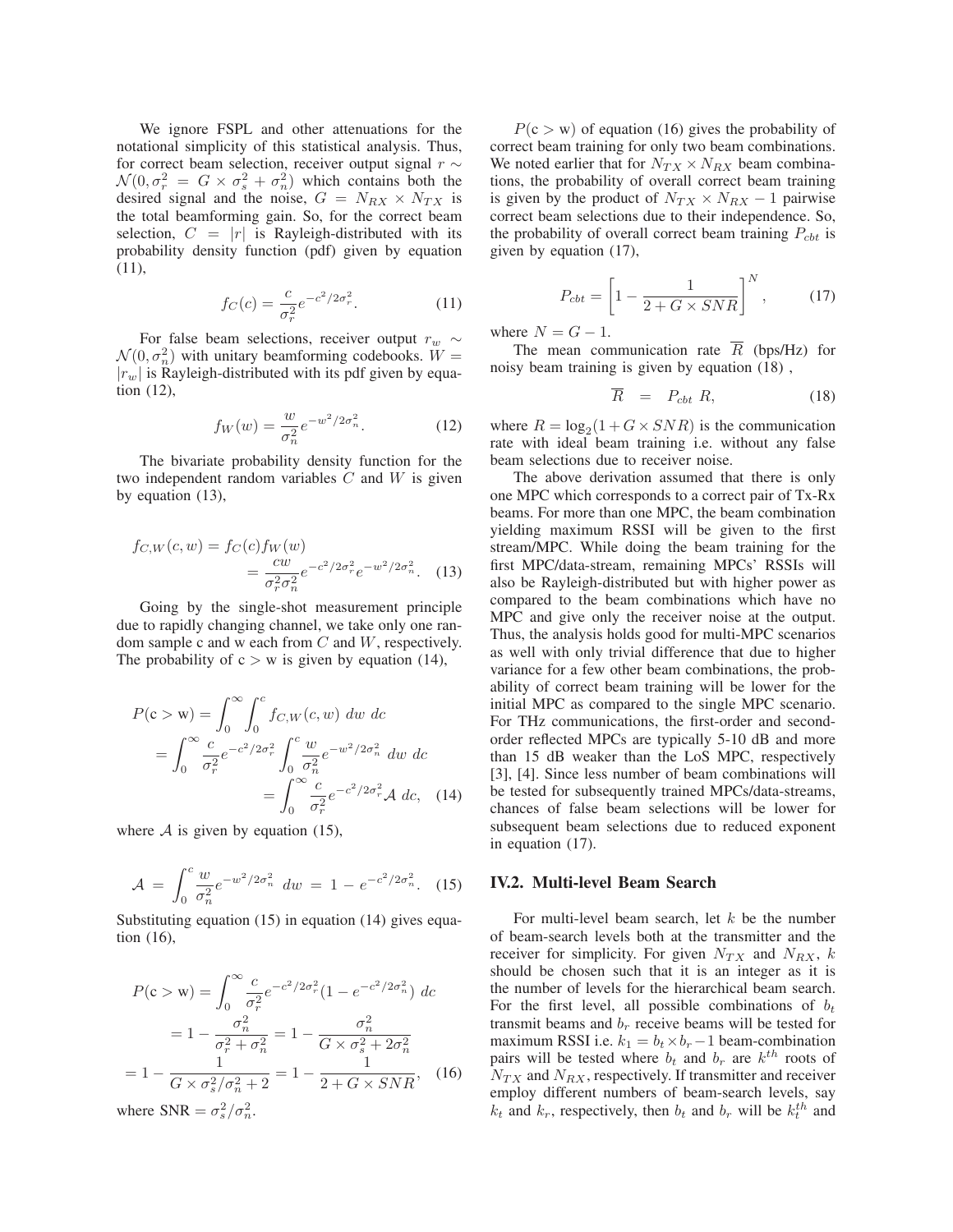$k_T^{th}$  roots of  $N_{TX}$  and  $N_{RX}$ , respectively. Since the access node typically can have much larger number of antenna elements as compared to HMD,  $k_t > k_r$ . In those cases, the receive beam selected for  $k_r^{th}$  level will be used for higher levels of transmit beam search. For notational simplicity and with only trivial changes otherwise, we go ahead with  $k_t = k_r = k$ .

Since unitary beamforming codebooks are used,  $k_2 = (b_t+1) \times (b_r+1) - 1 = k_1+b_t+b_r+1$  beam combinations will be tested for second and further levels to include beams at both edges of the respective sector. The receiver noise power remains the same for all the levels. The signal and noise statistics are the same as for the exhaustive beam search. The beamforming gain will be smallest for the first level and progressively increase for subsequent levels due to increasing number of switched-on antenna array elements. The combined BFG for different levels will be  $G/(b_t b_r)^{k-j}$  where j is the beam search level number. Thus, the probability for overall correct beam training for tree-based beam search is given by equation (19),

$$
P_h = \left[1 - \frac{1}{2 + SNR \times G/(b_t b_r)^{k-1}}\right]^{k_1}
$$
  

$$
\prod_{j=2}^{j=k} \left[1 - \frac{1}{2 + SNR \times G/(b_t b_r)^{k-j}}\right]^{k_2}.
$$
 (19)

Equation (18) remains valid with  $P_{cbt}$  replaced by  $P_h$ . For  $N_{TX} = 64$ ,  $N_{RX} = 8$  and  $k = 3$ , we get  $N = 511$  and  $K = k_1 + k_2 \times (k-1) = 35$  for exhaustive and multi-level beam searches for the first stream, respectively. N and  $k_1, k_2$  are the exponents in equations (17) and (19), respectively. Since  $N \gg K$ , we see that noise gets much less chances of causing false beam selections for multi-level beam search as compared to exhaustive beam search. Hence, much higher mean communication rates are achievable with the hierarchical RF beam training than with exhaustive beam search. We see that in addition to savings in training overheads as reported prior to this paper, treebased beam search also offers huge savings in communication loss due to false beam training owing to receiver AWGN noise.

#### V. Simulation results

The graphical visualisation of receiver thermal noise causing false beam selections is evident from Figure 2 of [12], reproduced here as Figure 4 for convenience. In absence of noise i.e. with ideal beam training all beam combinations, except  $9^{th}$  Tx beam and  $3^{\bar{r}d}$  Rx beam highlighted by a marker in the figure, should have produced zero output at the receiver due to orthogonality of the beams. However, random



Figure 4. Noisy exhaustive beam search;  $N_{RX} = 4 N_{TX} = 16$ [12].



Figure 5. Performance comparisons;  $N_{RX} = 1$   $N_{TX} = 2$ .

and finite receiver output power levels or RSSIs are sensed for all non-MPC beam-combinations due to noise as seen in the figure. Such noisy false RSSIs can get higher than the desired/true signal-plus-noise RSSI for correct beam-combination leading to false beam selection which doesn't correspond to an actual MPC manifesting as communication loss during the data communication phase.

Reference [12] brought out that, with increasing MIMO dimensions, noise performance of tree-based beam search approaches exponentially and asymptotically that of ideal beam training by virtue of cutting down the number of beam-combinations to be tested for maximum RSSI as compared to exhaustive beam search. The result holds good even for RF beam training based on Rayleigh-distributed RSSI as only the expression for probability of pairwise correct beam training changes in our analysis in section IV.

MC simluations have been completed for lower array dimensions. As seen in Figure 5, noisy MC simulation results match very closely with analytical results for noisy exhaustive beam search for low dimension multiple input single output (MISO) cases. Similar, results are obtained for low dimension single input multiple output (SIMO) cases as well. The difference curve between analytical rates and MC simulation rates for noisy RF beam training has been explicitly plotted